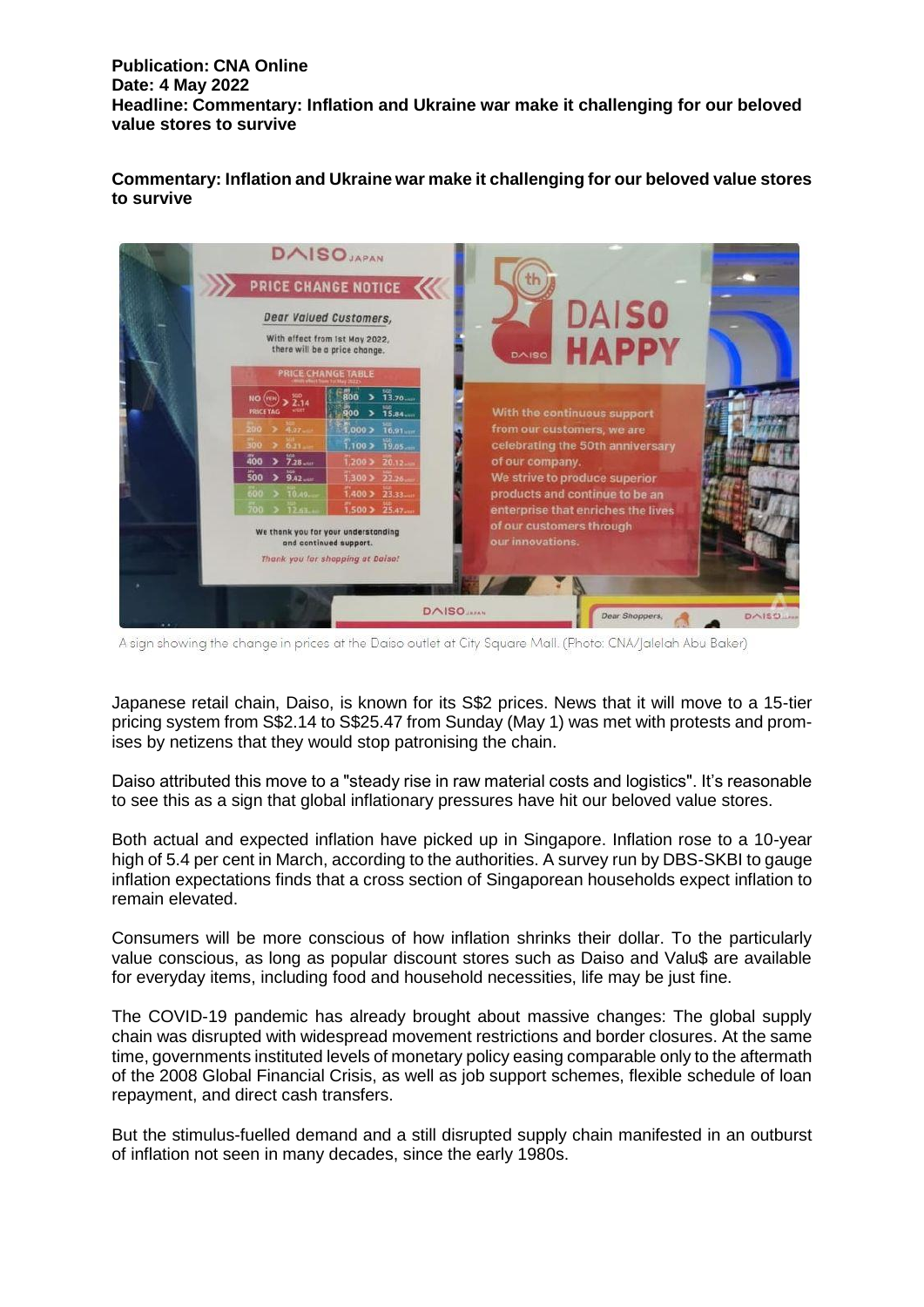War in Ukraine since February and the consequent economic sanctions against Russia only made things worse, driving up prices of oil, food and other commodities.



People wear face masks while shopping for groceries at a supermarket in Singapore on May 14, 2021. (Photo: AP/Zen Soo)

# BUDGET-CONSCIOUS CONSUMERS AT THE HEART OF VALUE STORES

Businesses everywhere are feeling the pinch. Value stores have not been spared - they have been hit by price spikes in palm oil, processed sugar, aluminium and plastics, among other key materials.

They tend to have varied business models but largely centre around inexpensive cost of operations, from outsourced manufacturing and parallel imports to buying in bulk in quantities far greater than other retailers. Price rise of the products sold, pressure on higher wage rates, and pass-through rental and distribution costs, are bound to hurt their profit margins.

Value stores face pressures to increase retail price to offset rising input costs. But even S\$0.50 more can look disproportionately large against low retail prices – the main value proposition.

Product choice for value stores is typically made up of many wants (such as snacks, toys, trinkets, household items) rather than just needs. Wants are often highly elastic or price sensitive. Demand goes down when prices go up.

But since value store products are mostly imported, the Monetary Authority of Singapore's recent monetary policy tightening can help manage such pressures. Allowing the Singapore dollar to appreciate means imports will be cheaper.

## HARD TO ABSORB ADDITIONAL COSTS

Commercial rental costs, distribution costs and wages have gone up owing to supply factors and a tight labour market. Pandemic-related restrictions have made it difficult to hire workers and the retail sector has had to rely on part-time workers with irregular schedules.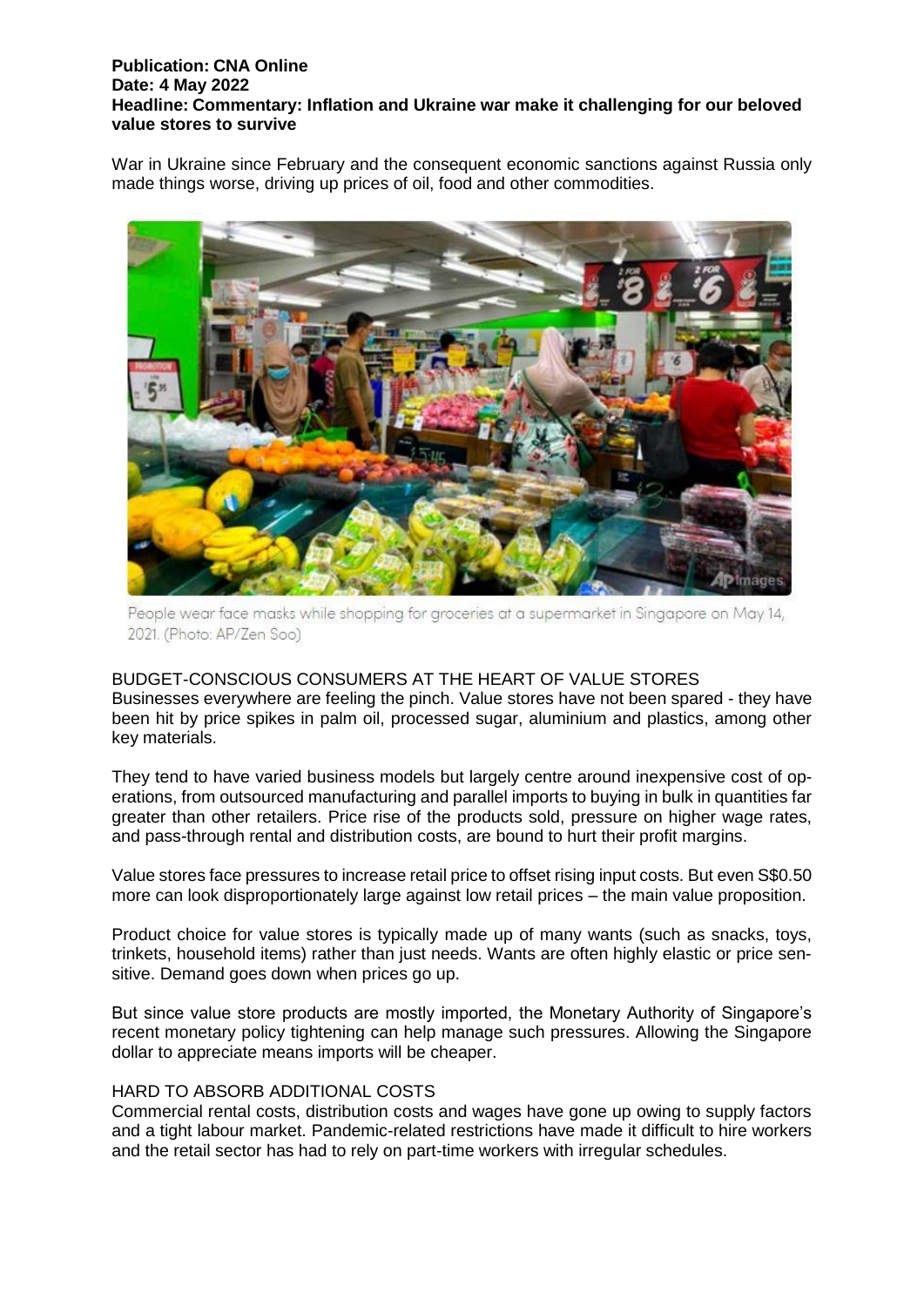Big supermarkets such as Walmart in the United States and NTUC FairPrice in Singapore can adjust to the uncertain labour market. but other businesses may find it harder to absorb such costs and may pass at least a part of the cost to consumers.

There is also fierce competition from online shopping platforms like Lazada and Shopee into the space where value stores thrive - shoppers buying discretionary products they initially did not intend to purchase. The cost of maintaining storefronts, warehouses and additional manpower for direct retail, makes it difficult for value stores to compete solely on price.

The dilemma now facing these discount stores is whether to price the same items higher or maintain prices for a lower quality item.

It is hardly surprising that in December 2021 after US chain Dollar Tree increased their prices from US\$1 to US\$1.25, there was a significant drop in customers satisfaction. Some retail analysts said it likely alienated loyal customers who were specifically keen on the dollar price tag.

Indeed, netizens reacting to Daiso's pricing system changes suggest customers were particularly attracted by the S\$2 prices that encouraged them to buy discretionary items "without thinking" and would prefer to seek better value in other chains or heartland shops.

DO VALUE STORES NEED TO RE-EVALUATE THEIR VALUE PROPOSITIONS? So, what can value stores do to survive this perfect storm?

Today's operating environment may prove an existential threat to value stores, forcing them to re-evaluate their reason for being, their purpose of existence. However, short of raising prices, the steps that businesses might take to stay competitive may mean major changes to value stores.

First, they can look at reducing costs of transportation, at a time when global shipping rates are expected to stay sky-high. This could be through sourcing more locally and regionally manufactured products, but this could drive input costs up compared to where manufacturing is done currently.

Second, reducing manpower costs is another way, such as through self-checkout kiosks or automation like vending machines. Singapore customers are no strangers to innovative solutions.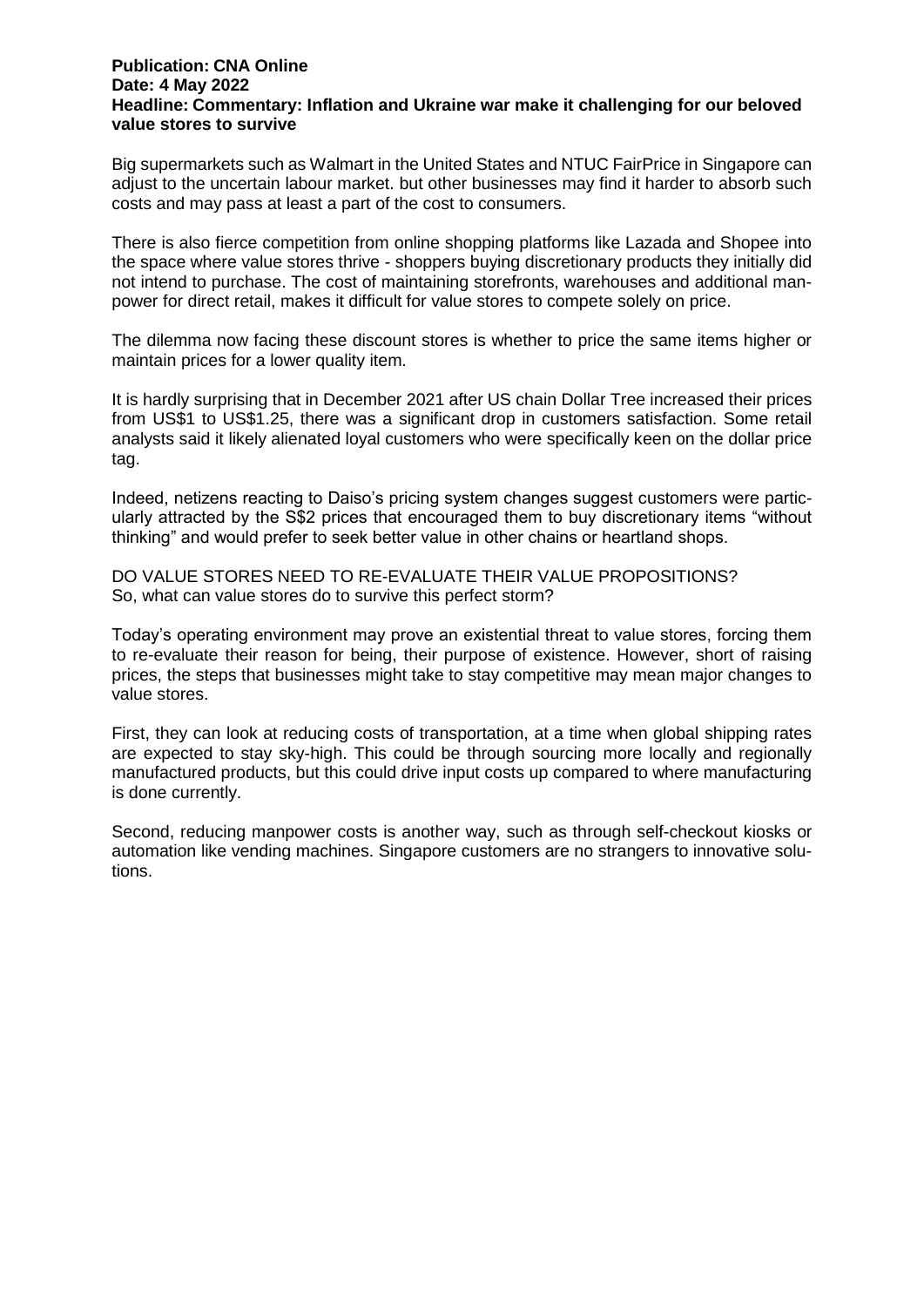

The exterior of a Valu\$ outlet at City Square Mall. (Photo: Facebook/Valu\$ Shop At City Square Mall B2)

Third, businesses could focus on quality, as reputational damage arising out of lower quality products is costlier to fix than temporary drop in profit.

Finally, they could also appeal to the growing customer segment keen on environmental, social and governance (ESG). For example, they can carry products that are sustainably sourced or come from small artisans and family-run businesses in the community, or have shelf space dedicated to businesses run by or that employ the underprivileged.

## HOW WILL CUSTOMERS RESPOND?

Could this fundamentally change the products and prices we associate with value stores? It might, but it doesn't have to be drastic. Diversifying even part of their product offerings and manufacturing could already help to buffer some inflationary shocks.

International chains like Daiso seem to employ a global expansion strategy for the greater economies of scale and to absorb shocks across more markets. It has continued to open new stores in the US during the pandemic. But this might not be feasible for all value stores.

Working with the community to build trust, rather than having short-term profit motivation, might help value stores survive. Building trust would reduce customer acquisition cost (like advertising), create brand loyalty, reduce the impact of price sensitive consumers, and strategically focus on the stable economy in the long run to help build that bridge over troubled waters in the short run.

Will customers respond? It remains to be seen how Daiso customers will change their shopping habits. but other value stores may be watching to decide whether shifting gears or biting the bullet is the way to go.